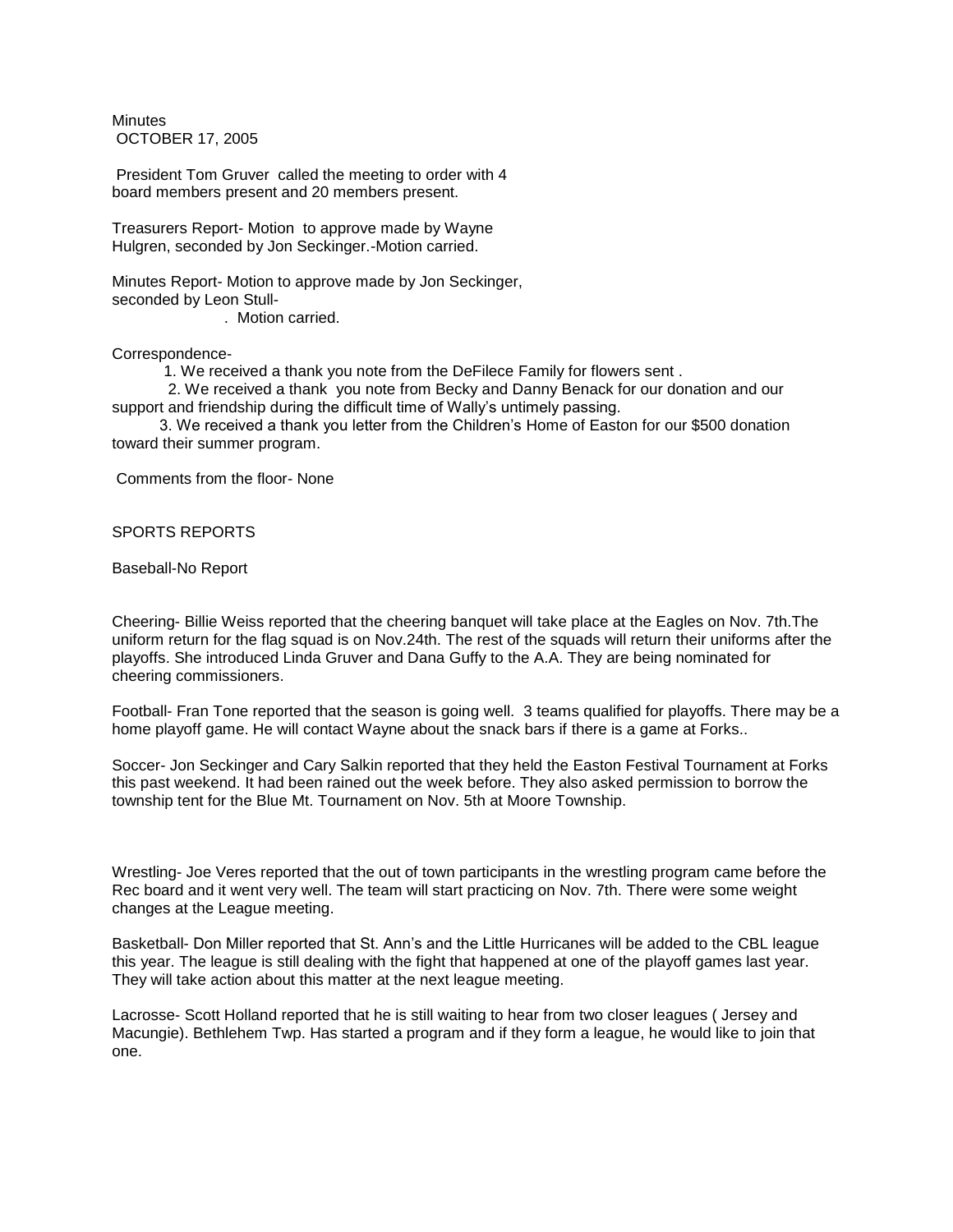Softball- Leon Stull reported that helmets and bats were cut out of his budget. He feels that those items are needed. The uniform shirts for the 9 and 10 year olds were also cut. He would like to meet with Rick because he feels to many cuts were made to his budget.

## COMMITTEE REPORTS

Dance- Wayne Hultgren reported that everything is set for the dance this Friday. John O'Niell will represent football.

Snack Bar-Wayne Hultgren reported that everything is going fine. The township will take care of the ice machines. The contract with Pepsi is up. Wayne will make an appointment with Coke and Pepsi about a new contract. Hopefully one of them will offer to donate a new scoreboard. The scoreboard needs to be replaced.

Registrations- Jerry Stefanelli reported that he and Phyllis picked up the winter signups this past Sat.. There were only about 100 signups for both sports. The new way does not seem to be working. Do we want to have late signups? Yes- we will extend them until Oct. 31st. The football and soccer coaches are going to remind their players about winter signups. Most of the out of township participants have gone to a rec board meeting to get permission to participate in winter sports. This rule was put in effect for all out of town participants. All must attend a rec board meeting for permission to participate.

Scholarship- Colleen Ziegenhorn reported that she will update the forms and send them out to the schools by Jan.

Background Checks- Ron Barry reported that it is going well.

## Rec Board- No report

Old Business:

1. Dan Martyak reported that he spoke to Ed Adamko and Ed is going to meet with Maz about the web site .Ed' s email address will be given out at the Nov. 21st meeting.

2. Dan Martyak proposed a change to our Bylaws. This change was read, and will be read at the Oct. meeting and then voted on at the Nov. meeting. The proposal is to change:

Article XVII- Children (players) Now reads:

 Section 2. Children from outside of Forks Township may participate in F.T.A.A. programs in accordance with the guidelines set forth by the Forks Township Recreation Board and current leagues.

To: Article XVII- Children (players)

 Section 2. F.T.A.A. Sports are for Forks Township Residents. Children from outside of Forks Township may request to participate in F.T.A.A. programs from the Forks Township Recreation Board.

## New Business

 1. Nancy Bonafonti that the new guidelines for forming baseball teams and allstar teams is done.The feedback form will go to the commissioner . He will also receive a copy of the parent and coaches signed code of conduct forms. Some other suggestions were:

 A. Have coaches attend coaching clinics- may be the FTAA or baseball budget could make funds available for this.

B. Have the allstar teams play practice games against outside organizations on Sundays.

2.Dan Martyak has the call list from the front desk. It needs to be updated.

3. Dan met with the township on Oct. 12th Here are some of the items that were discussed: